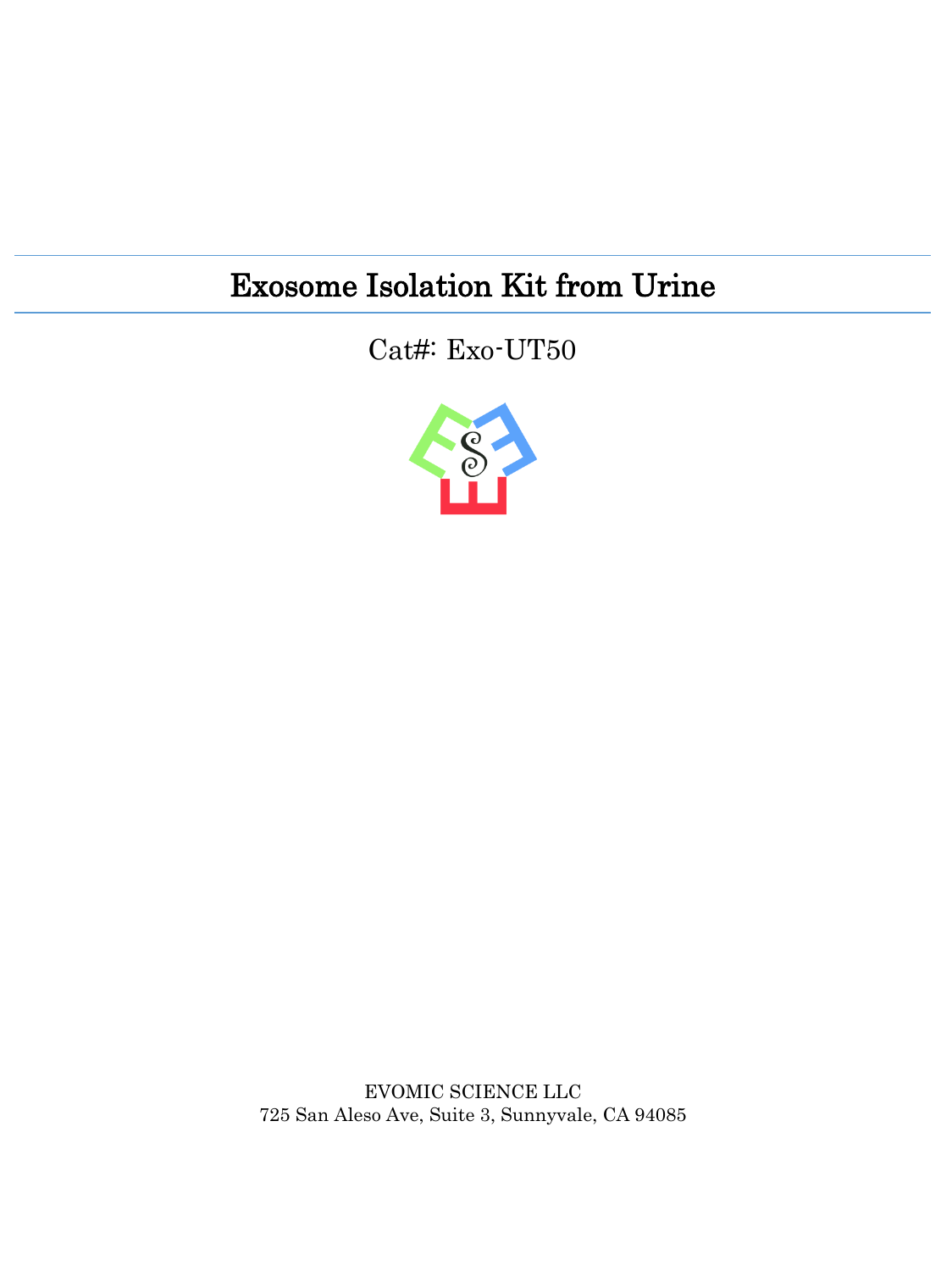

# User Instruction

## ExoEZ™

### Density-based Exosome Isolation Kit from Urine

Cat#: Exo-UT50



Store kit at +4°C to room temperature on receipt

L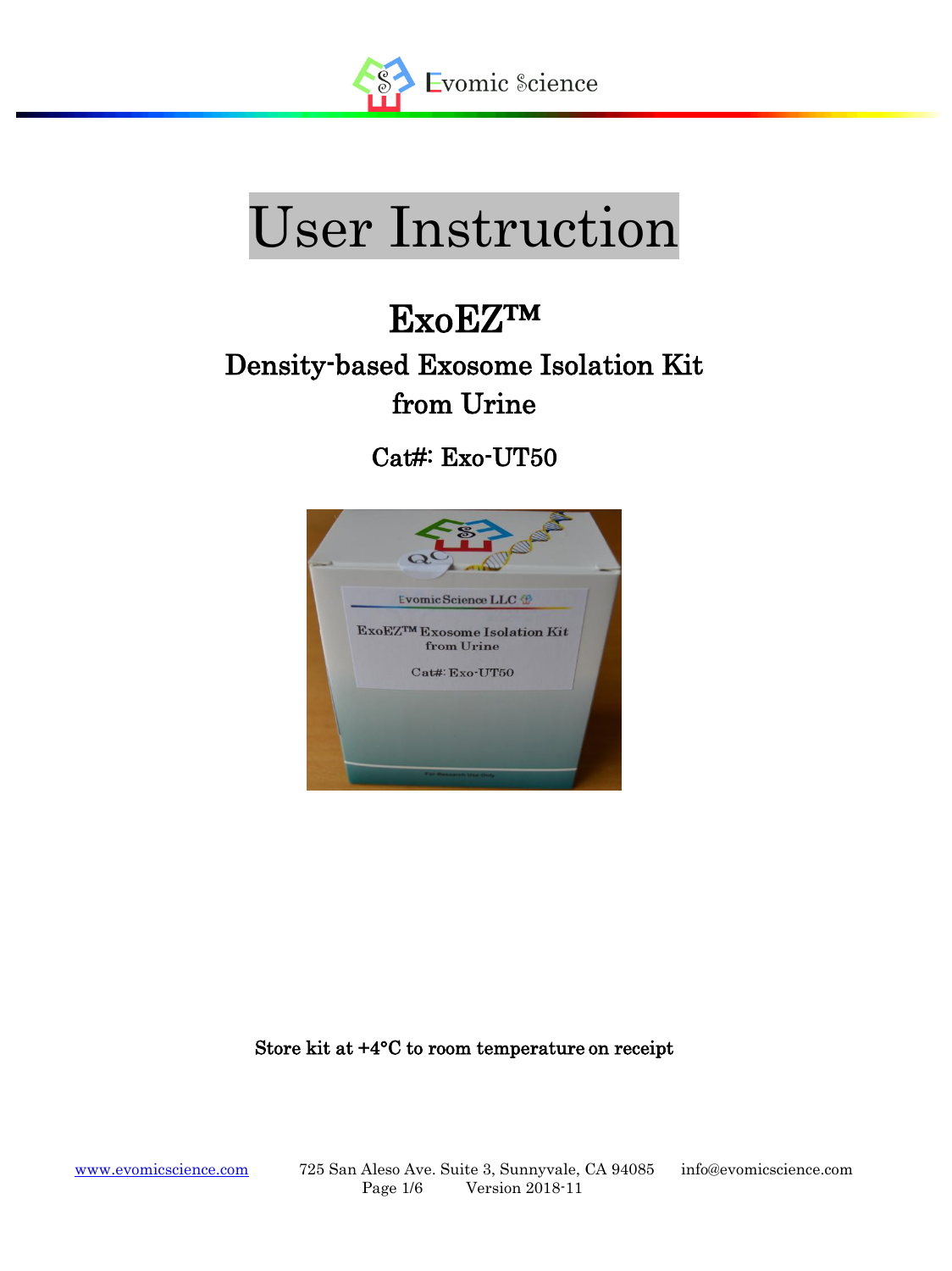

### General Tips for Exosome Isolation

- All biofluids should be considered biohazards and should be disposed according to the researcher's institution, state and federal regulation.
- Personal Protective Equipment should be worn at all the time when working on biofluids.
- Since different biofluids have highly variable compositions, the specifically optimized sample processing for each type of biofluids is required.
- Sample collecting and handling prior to purification can have a significant impact on the purity and yield of isolated exosomes! (*Witwer KW et al 2013 Journal of Extracellular Vesicles*.)
- In all processing steps from biofluids, consideration should be taken to prevent lysis of cells. Intracellular vesicles due to cell lysis or platelet activation in plasma case would definitely contaminate your exosome samples. It could result in misleading conclusion.
- If biofluids will not be used immediately, any cells in biofluids must be removed prior to store at -80°C.

#### Exosomes in Urine

L

Urine is the most noninvasive, easy samples to obtain in large volumes for biomarker measurement. Pisitkun et al 2004 initially isolated and described urine exosomes, which, in addition to the common exosome molecular markers, contained urinary tubule specific proteins and microRNAs. In Fig.1, the extracellular vesicles and miRNA distribution in urine was showed. However, the presence of nano- to micro-scale particles in urine, such as salt crystals, cells and virus, severely interferes with urine sub-fraction and downstream exosome isolation. One of the most abundance proteins in urine, Tamm–Horsfall protein (THP), is the main contributor to this problem. THP molecules exist not only as a mono protein molecule but also as polymerized micron long fibrils. These linear fibrils further form a three-dimensional gel which entraps a large amount of exosomes. In classical urine assay, urine is separated into various fractions by the differential centrifugation. Our data demonstrate that even low (2,000g) speed centrifugation co-precipitates cells and salt crystals with THP gel which entrapped exosomes. This low-speed pellet is usually discarded during exosome isolation procedures, as reported in the current literatures and commercial kits. However, this low-speed pellet contains around 40% of total urine exosomes. Given the fact that urine has very low exosome load, the exosomes in this low-speed pellet thus have to be released to increase total urine exosome yield. Several labs utilized the reducing agent DTT or the detergent 3-[(3-cholamidopropyl) dimethylammonio]-1-propanesulfonic (CHAPS) to break down the urine THP gel to release exosomes. DTT and CHAPS treatment did not only break down urine THP gel, but also damaged the integrity of cells and exosomes, and thus resulted in the inaccurate measurement and misleading discovery of proteins and miRNAs.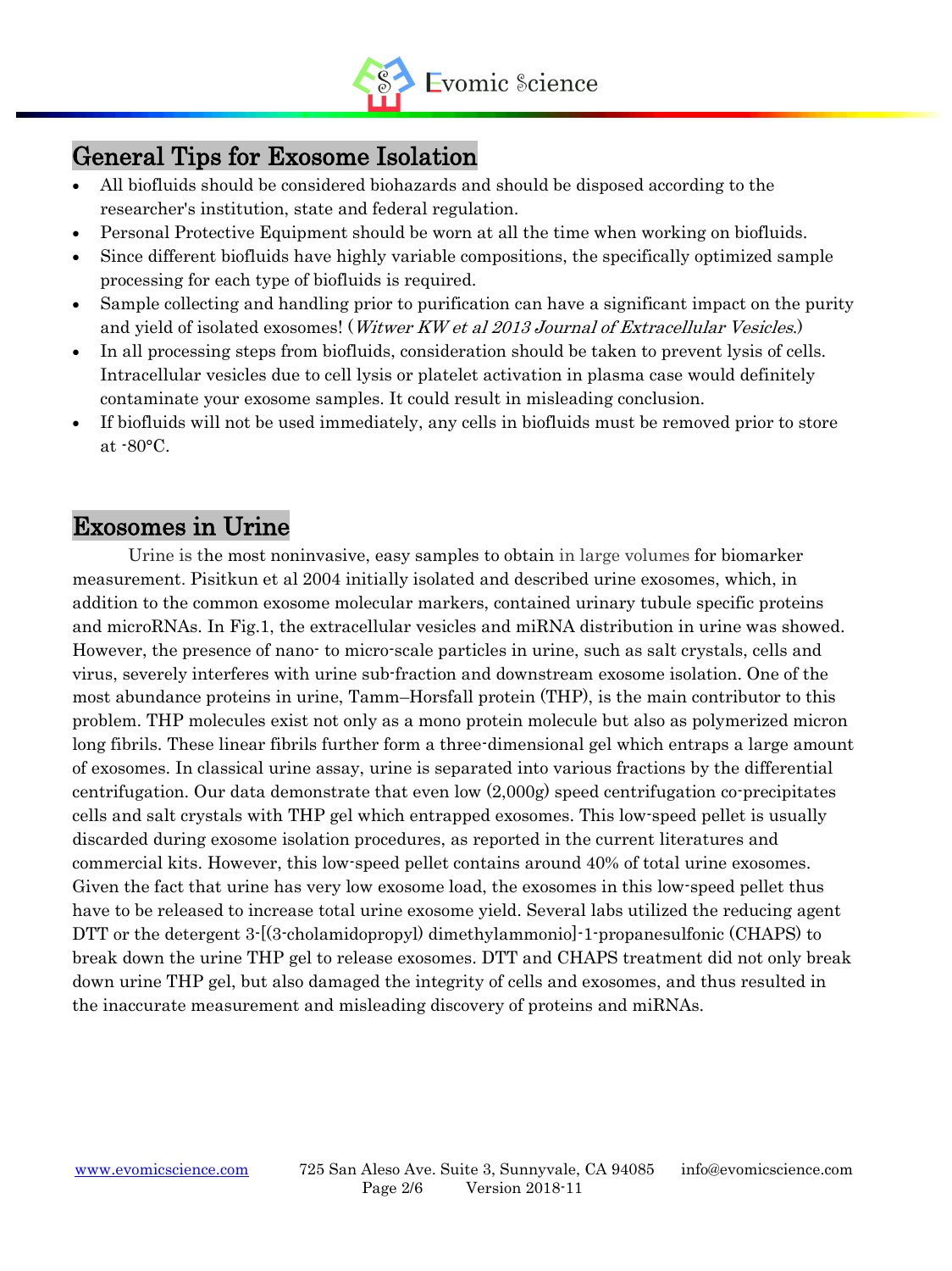



Fig.1, the extracellular vesicle and miRNA distribution in urine.

We thus developed a **ME buffer**, which efficiently released the entrapped exosomes from THP gel, as well as kept the integrity of exosomes and cells. After treated with ME buffer, urine exosomes can be concentrated with the **density-based** ExoEZ<sup>TM</sup> exosome isolation kit within less than 30 minutes. The isolated exosomes are suitable for most of applications nowadays. To remove the trace reagents and contaminated proteins, the exosomes can be further purified through the Exosome Purification Column kit (Cat# Exo-A300 or Exo-B300 or Exo-C300).

A procedure for urine exosome isolation is outlined below.



Fig. 2. A brief procedure for urine exosome isolation. Fresh raw urine (20ml) is treated with ME buffer for 15~30 min at room temperature and then centrifuged at 2,500g for 10 min. The supernatants was transferred to a new tube and mixed with ExoEZTM exosome isolation reagents. After centrifuged at 2,500g

L

[www.evomicscience.com](http://www.evomicscience.com/) 725 San Aleso Ave. Suite 3, Sunnyvale, CA 94085 info@evomicscience.com Page 3/6 Version 2018-11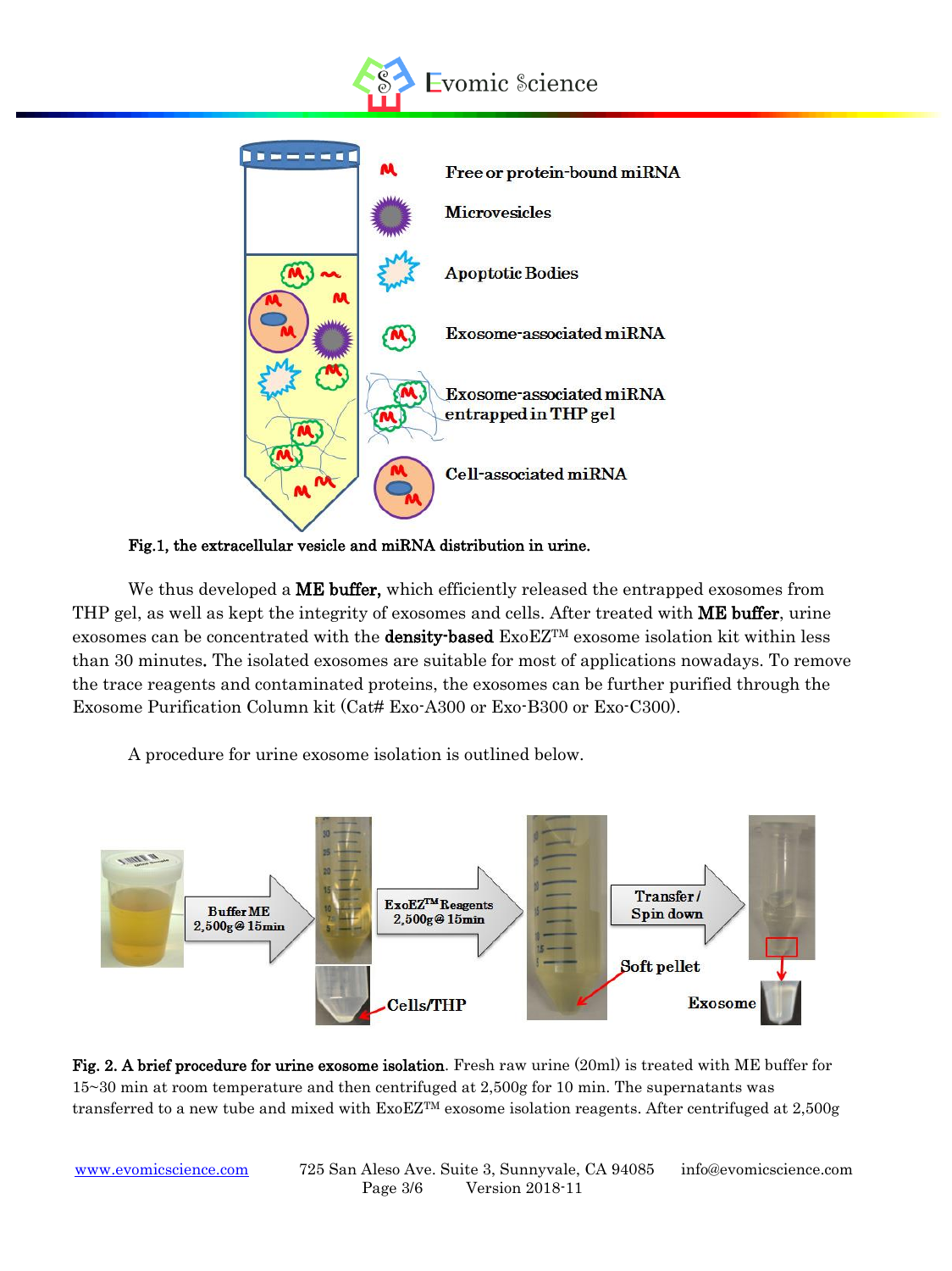

for 15 min, the pellet contains exosomes. Transfer this soft pellet to a new microtube and spin down at 2,500g for 3~5 min, remove trace supernatants, the pellet is exosome.



Fig. 3. TEM and Cryo-EM of purified exosomes. Exosomes were isolated from 20 ml of human urine using ExoEZ<sup>TM</sup> Exosome Isolation Kit (Cat#: ExoUT50), re-suspended in 200  $\mu$ l of PBS, and then contrasted with uranyl-acetate and digital images were captured by using TECNAI (in the A panel). A cryo-EM images of exosome from the same urine sample were also captured (in the B panel), which showed the five different sizes of extracellular Vesicles.

| Components       | Volume          |  |
|------------------|-----------------|--|
| <b>Buffer ME</b> | $5 \text{ ml}$  |  |
| <b>Buffer P1</b> | $25 \text{ ml}$ |  |
| <b>Buffer P2</b> | $25 \text{ ml}$ |  |
| <b>Buffer D</b>  | $0.5$ ml        |  |
| <b>Buffer F</b>  | $0.5$ ml        |  |

#### Kit Components of Exo-UT50 (Suitable for up to 50 ml of urine)

#### Urine Collection

L

- 1. Prior to urine collection, cleaning of the urogenital area with clean wipe is recommended.
- 2. To avoid large variation of exosome amount between samples, the **second morning urine** is recommended for urine exosome isolation.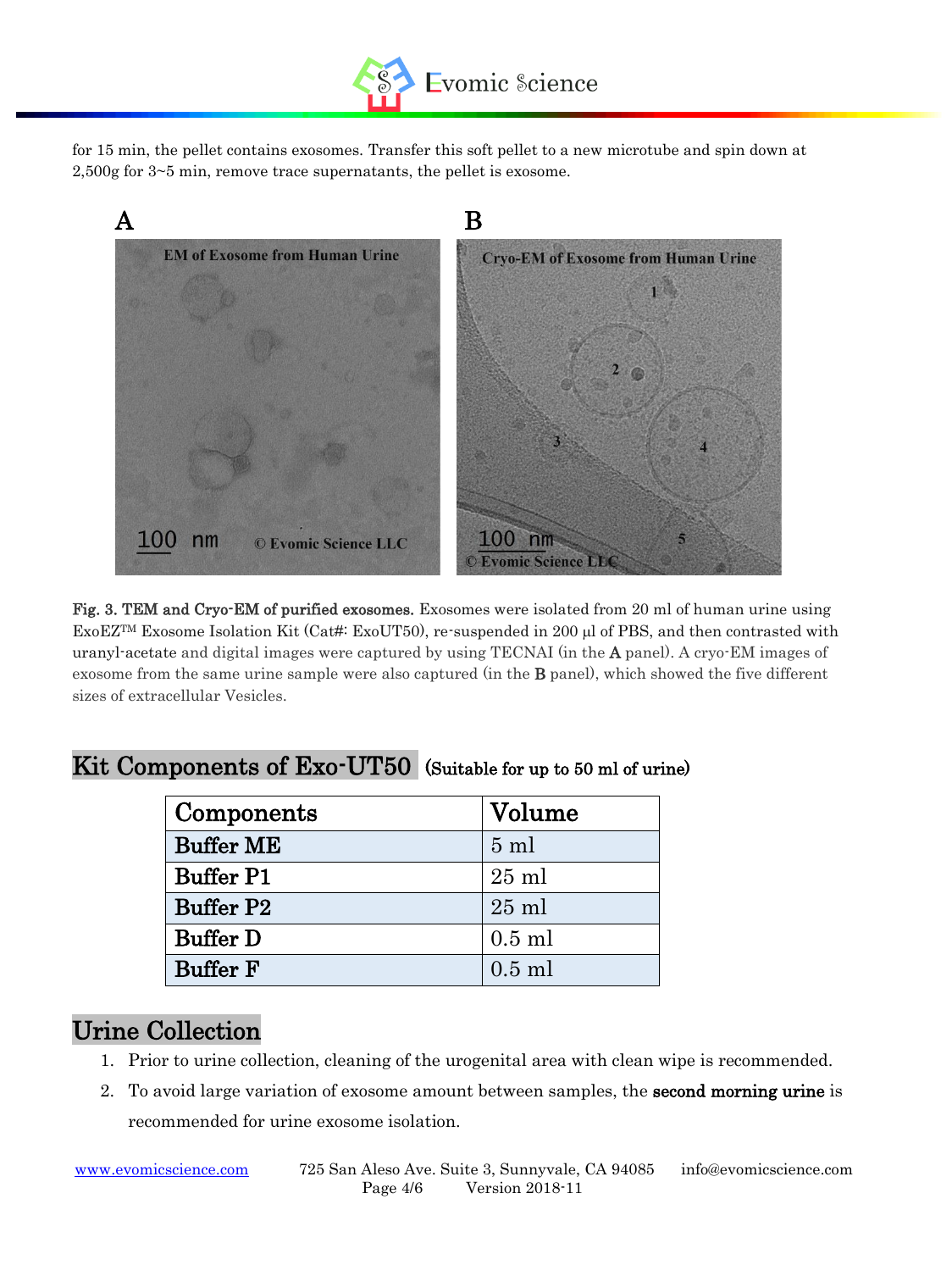

- 3. Collect midstream urine in a fresh standard urine collection container.
- 4. Add protease inhibitors and preservatives to urine, especially if urine exosomes would be used for proteomics.
- 5. All urine samples should be processed fresh within 4 hours from their collection to avoid the precipitation formation, which contains exosomes. If not, urine samples should be processed to remove cells, and then stored in -80°C for longer periods.
- 6. The exosome concentration in urine samples is highly variable, among different subjects and also in different samples of the same subject at the certain time point and status. A normalization would be essential to compare exosome yield, especially for biomarker discovery and validation. Several normalization methods, such as time normalization, creatinine normalization, and protein normalization, can be used to normalize exosome yield but with the various advantage and disadvantage.
- 7. Please save some unprocessed urine sample and the different pellets and supernatants in exosome isolation procedures, if possible. It might be useful for future systemic study and normalization.
- 8. Avoid repeated thaw and freeze cycles.

#### Urine Sample Preparation

L

- 1. Transfer the desired volume of fresh urine to a new tube.
- 2. To release the entrapped exosome in THP gel, Add 0.1 (10%) volume of ME buffer into urine samples (such as 1 ml of ME buffer to 10 ml of urine sample) and mix well (Do not vortex).
- 3. Incubate at room temperature for 15~30 minutes.
- 4. Centrifuge the treated urine samples at 2,500g for 15 minutes at  $4^{\circ}$ C to remove cells and salt crystals. This cell pellet can be used for other bioassays, if desired.
- 5. Carefully transfer supernatant into new tubes and then go through  $0.22 \mu m$  filter or centrifuge supernatants at 17,000g for 10 minutes at  $4^{\circ}$ C to remove most of large microvesicles, if possible.